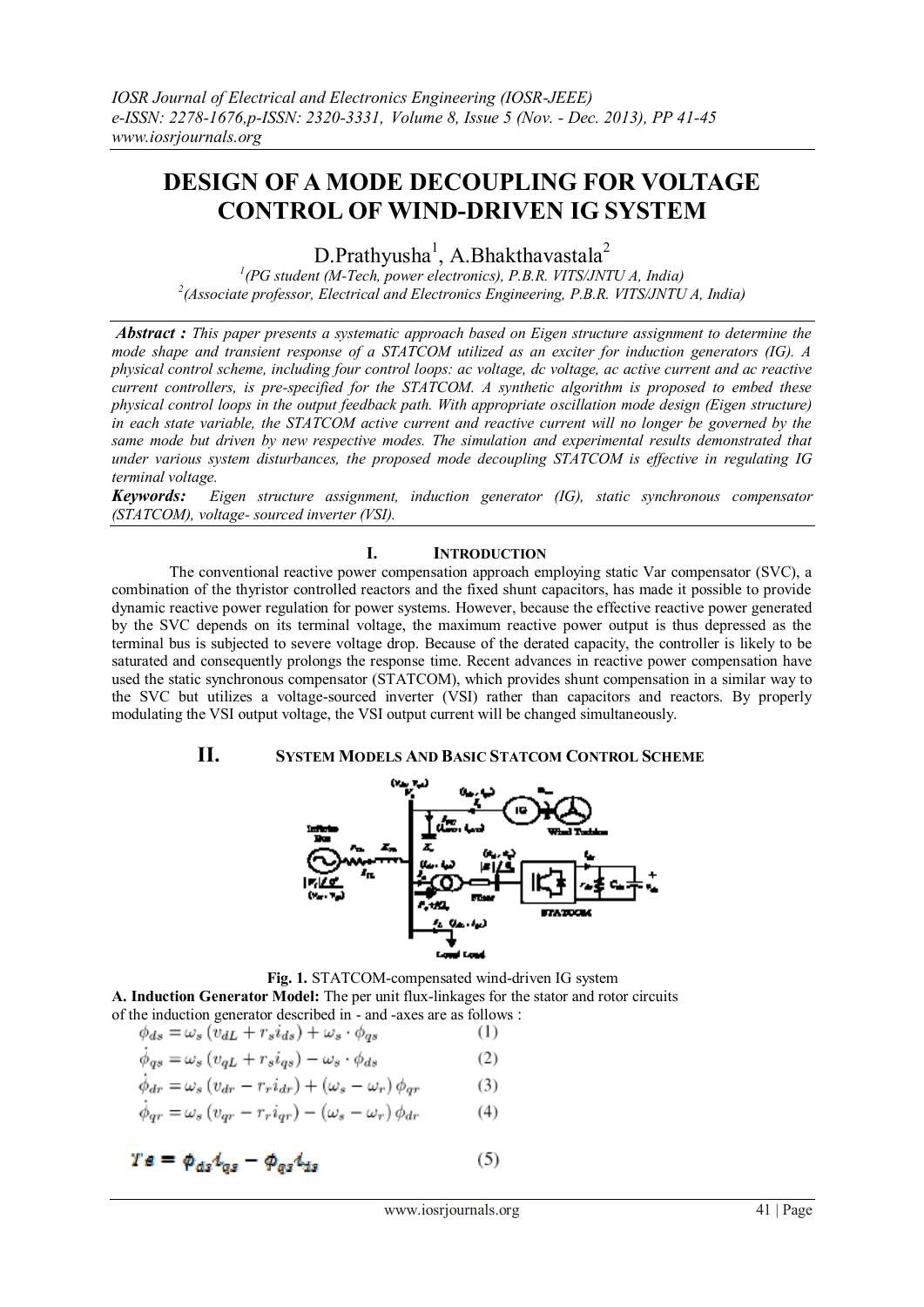The corresponding torque balance equation is given by

$$
w_r^{\alpha} = \frac{1}{2H_T} \left( T_m - T_e - D_T w u_r^{\alpha} \right) \tag{6}
$$

**B. STATCOM Model:** The three-phase STATCOM model can be described in per unit state-space form as follows:

$$
\dot{i}_{de} = -\frac{\omega_s r_f}{X_f} i_{de} + \omega_s \cdot i_{qe} + \frac{\omega_s}{X_f} (v_{dL} - e_d) \tag{7}
$$
\n
$$
\dot{i}_{qe} = -\frac{\omega_s r_f}{X_f} i_{qe} - \omega_s \cdot i_{de} + \frac{\omega_s}{X_f} (v_{qL} - e_q) \tag{8}
$$

The per unit dc-side circuit equation is

$$
\dot{v}_{dc} = \frac{1}{C_{dc}} \left( i_{dc} - \frac{v_{dc}}{r_{dc}} \right)
$$
\n
$$
v_{dc}i_{dc} = e_d i_{de} + e_q i_{qe}.
$$
\n(10)

1) **Derivations of Active Power and Reactive Power:** The instantaneous active and reactive power, through a coupling path to the STATCOM, at the load bus can be represented as follows:

$$
P_e = v_{d} \dot{L} i_{de} + v_{q} \dot{L} i_{qe}
$$
\n
$$
Q_e = v_{q} \dot{L} i_{de} - v_{d} \dot{L} i_{qe}
$$
\n
$$
Q_e = -v_{d} \dot{L} i_{de}
$$
\n
$$
(13)
$$
\n
$$
Q_e = -v_{d} \dot{L} i_{de}
$$
\n
$$
(14)
$$

2) **Active and Reactive Current Control:** To obtain a decouple-like control for the reactive and active current, (7) and (8) can be modified as

$$
i_{de} = -\frac{\omega_{s't}}{X_f} i_{de} + x_d
$$
\n
$$
i_{qe} = -\frac{\omega_{s't}}{X_f} i_{qe} + x_d
$$
\n
$$
x_d = \omega_s \cdot i_{qe} + \frac{\omega_s}{X_f} \left( v_{dL} - e_d \right)
$$
\n
$$
- \frac{\omega_s}{X_f} \cdot \frac{\omega_s}{X_f} \left( v_{dL} - e_d \right)
$$
\n
$$
- \frac{\omega_s}{X_f} \cdot \frac{\omega_s}{X_f} \cdot \frac{\omega_s}{X_f} \cdot \frac{\omega_s}{X_f} \cdot \frac{\omega_s}{X_f} \cdot \frac{\omega_s}{X_f} \cdot \frac{\omega_s}{X_f} \cdot \frac{\omega_s}{X_f} \cdot \frac{\omega_s}{X_f} \cdot \frac{\omega_s}{X_f} \cdot \frac{\omega_s}{X_f} \cdot \frac{\omega_s}{X_f} \cdot \frac{\omega_s}{X_f} \cdot \frac{\omega_s}{X_f} \cdot \frac{\omega_s}{X_f} \cdot \frac{\omega_s}{X_f} \cdot \frac{\omega_s}{X_f} \cdot \frac{\omega_s}{X_f} \cdot \frac{\omega_s}{X_f} \cdot \frac{\omega_s}{X_f} \cdot \frac{\omega_s}{X_f} \cdot \frac{\omega_s}{X_f} \cdot \frac{\omega_s}{X_f} \cdot \frac{\omega_s}{X_f} \cdot \frac{\omega_s}{X_f} \cdot \frac{\omega_s}{X_f} \cdot \frac{\omega_s}{X_f} \cdot \frac{\omega_s}{X_f} \cdot \frac{\omega_s}{X_f} \cdot \frac{\omega_s}{X_f} \cdot \frac{\omega_s}{X_f} \cdot \frac{\omega_s}{X_f} \cdot \frac{\omega_s}{X_f} \cdot \frac{\omega_s}{X_f} \cdot \frac{\omega_s}{X_f} \cdot \frac{\omega_s}{X_f} \cdot \frac{\omega_s}{X_f} \cdot \frac{\omega_s}{X_f} \cdot \frac{\omega_s}{X_f} \cdot \frac{\omega_s}{X_f} \cdot \frac{\omega_s}{X_f} \cdot \frac{\omega_s}{X_f} \cdot \frac{\omega_s}{X_f} \cdot \frac{\omega_s}{X_f} \cdot \frac{\omega_s}{X_f} \cdot \frac{\omega_s}{X_f} \cdot \frac{\omega_s}{X_f} \cdot \frac{\omega_s}{X_f} \cdot \frac{\omega_s}{X_f} \cdot \frac{\omega_s}{X_f} \cdot \frac{\omega_s}{X_f} \cdot \frac{\omega_s}{X_f} \cdot \frac{\omega_s}{X_f} \cdot \frac{\omega_s}{X_f} \cdot \frac{\omega_s
$$

 **Fig. 2.** Basic control scheme of the STATCOM.

$$
x_q = -\omega_s \cdot i_{de} - \frac{\omega_s}{X_f} e_q.
$$
\n
$$
x_d = \left(K_{p1} + \frac{K_{i1}}{s}\right) (i_{de}^* - i_{de})
$$
\n
$$
x_q = \left(K_{p2} + \frac{K_{i2}}{s}\right) (i_{qe}^* - i_{qe})
$$
\n
$$
(20)
$$

Where the proportional-plus-integral (PI) regulators are used to control the STATCOM currents in the present work. Once the control actions  $x_d$  and  $x_q$  and are determined, the STATCOM output voltage commands  $e_d^*$  and  $e_q^*$  and in (17) and (18) can be rearranged as

$$
e_d^* = X_f \cdot i_{qe} - x_d + v_{ds}
$$
  
\n
$$
e_q^* = -X_f \cdot i_{de} - x_q.
$$
\n(21)

#### **III. DESIGN OF THE MODE DECOUPLING CONTROLLER A. Controller Synthesis from a Pre-specified Feedback Framework**

The dynamic IG system model in Section II can be linearized around an operating point to give the following state space model:<br>  $\Delta x = A \cdot \Delta x + B \cdot \Delta u$ 

$$
\Delta v = C \cdot \Delta x
$$
  
six additional state variables:  $\int \Delta v_{dL} dt$ ,  $\int \Delta v_{d\sigma} dt$ ,  $\int \Delta t_{d\sigma} dt$ ,  $\int \Delta i_{q\sigma} dt$ ,  $\int \Delta v_{dL} dt$ 

and  $\iiint \Delta v_{dc} dt$ , here in denoted as , were created and merged into (23) as a new state vector . We then have the augmented state space model as follows: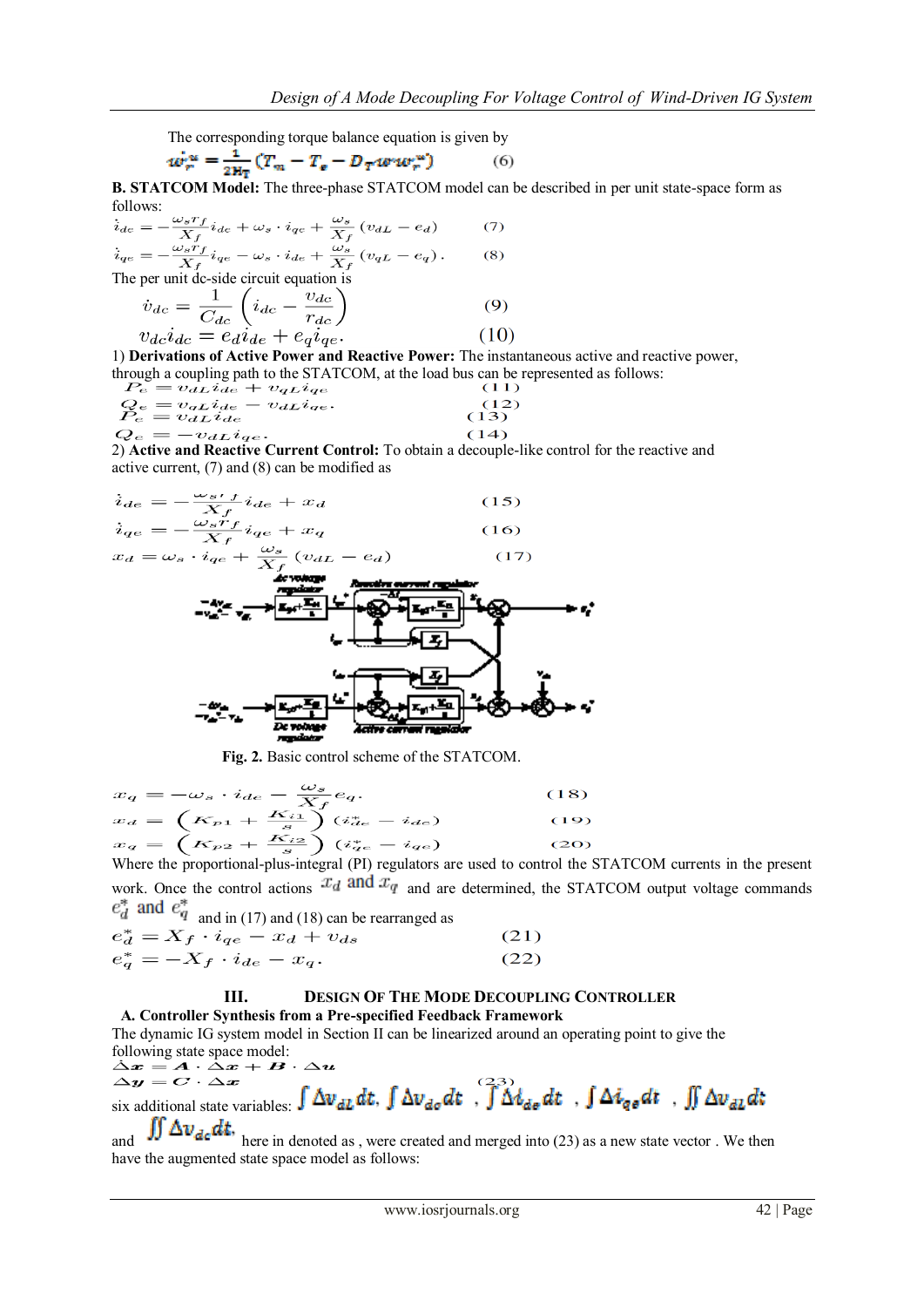$\dot{\Delta} \pmb{x}_a = \pmb{A}_a \cdot \Delta \pmb{x}_a + \pmb{B}_a \cdot \Delta \pmb{u}$  $\Delta \boldsymbol{y}_a = \boldsymbol{C}_a \cdot \Delta \boldsymbol{x}_a$  $(24)$ Where  $\begin{array}{l} \Delta \boldsymbol{x}_a = [\ \Delta \boldsymbol{x}^T \quad \Delta \boldsymbol{x}_e^T \ ] \ \Delta \boldsymbol{y}_a = [\ \Delta \boldsymbol{y}^T \quad \Delta \boldsymbol{x}_e^T \ ] \ . \ \Delta \boldsymbol{u} = \boldsymbol{K}_o \cdot \Delta \boldsymbol{y}_a \end{array}$  $(25)$ To overcome this problem, two additional control loops,  $F_{\rm d}$  and  $F_{\rm d}$  (corresponding to states  $\Delta v_{\rm d}$  and ) were included into the output-feedback control  $\Box$ <sup>u</sup> by letting , respectively

## **IV. Experimental Setup**

Fig. 3 shows the STATCOM-compensated IG system. The experimental IG is driven by a torquecontrolled servomotor which emulates a wind turbine. The torque command of the servomotor driver is calculated based on the rotor speed and the mechanical power that emulates the wind power at various wind speed. A three-phase VSI-based STATCOM shown in Fig. 6 was set up in the laboratory to verify the proposed controller



 **Fig. 3.** Experimental set up.

 A three-phase VSI-based STATCOM shown in Fig. 6 was set up in the laboratory to verify the proposed controller. An intelligent IGBT module with rated at 1200 V, 50 A was used as VSI switches. The load voltages, STATCOM ac currents, and dc voltage were simultaneously sampled using a multi-channel data acquisition system featured a 12-bit high-speed A/D converter and all the control and signal processing arithmetic were performed on a PC platform. To avoid ac harmonic current distortion and high-frequency noise interference stemmed from VSI voltage modulation, care must be taken when designing the low-pass filter prior to the collection of the analog signals. A Sallen-Key filter with a unity dc gain was realized to attenuate the analog input signal in 40 dB from pass band (300 Hz).

## **V. Summary Of Controllers**

**Controller-C1:** Control structure: output feedback. Control design: linear quadratic control

**Controller-C2a:** Control structure: Neglect feed forward gains (F<sub>d</sub>, F<sub>q</sub>). Control design: linear quadratic control **Controller-C2b:** Control structure: Neglect feed forward gains  $(F_d, F_d)$ . Control design: exchange the control gains in d-axis and q-axis derived from controller-C2a.

**Controller-C3a:** Control structure: Neglect coupling gains (P<sub>d</sub>, P<sub>q</sub>). Control design: control algorithm proposed by this paper

**Controller-C2b:** Control structure: Neglect feed forward gains (P<sub>d</sub>, P<sub>q</sub>). Control design: exchange the control gains in d-axis and q-axis derived from controller-C3a.

## **VI. Simulation And Experimental Results**

**A. Dynamic Simulation of the STATCOM-Compensated IG System for Performance Comparisons Between Controllers**: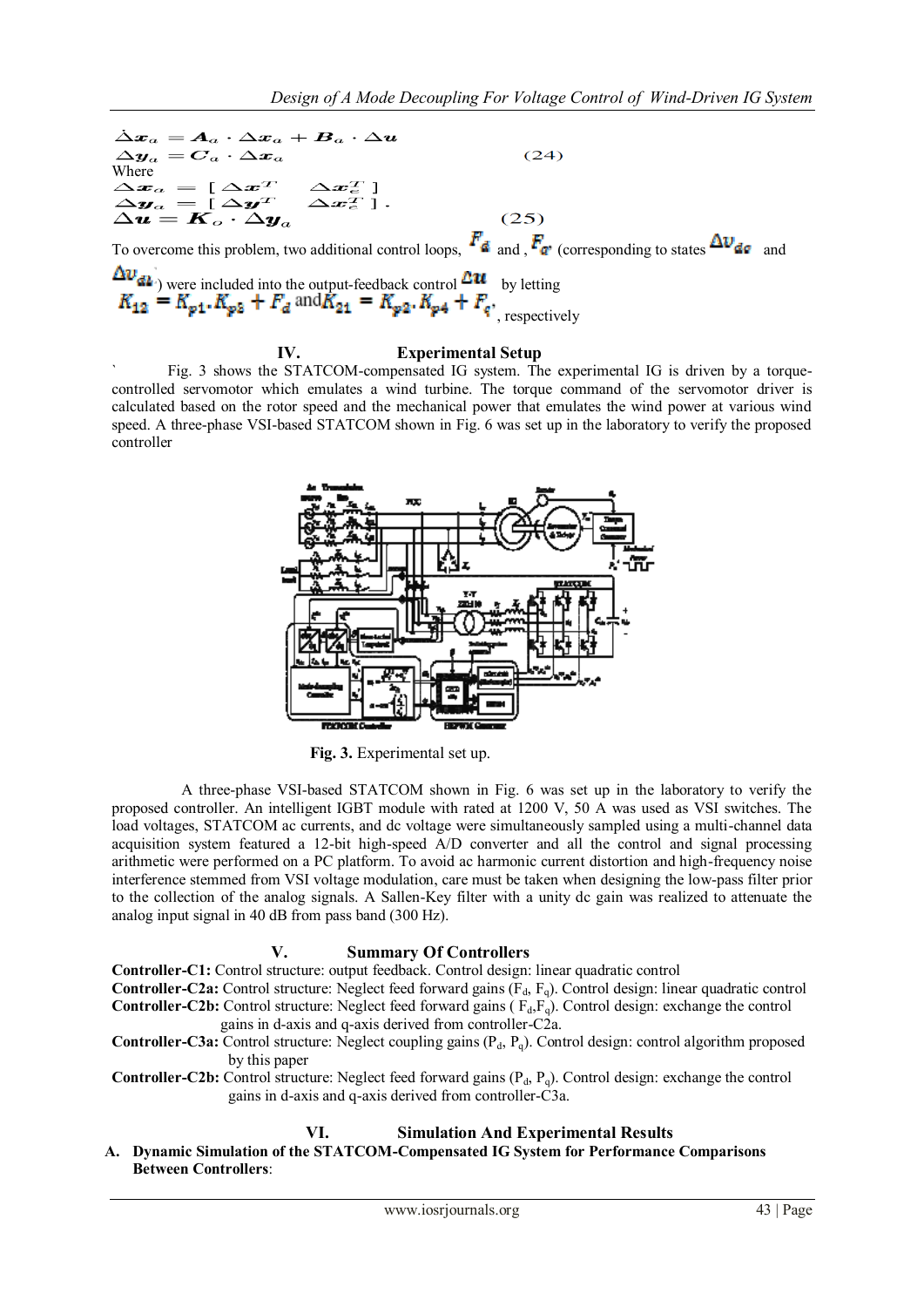To show the advantages of the proposed STATCOM controller over the traditional approach, the dynamic responses are investigated for the studied system in Fig. 1 subject to a three phase short circuit fault starting at and lasting for six cycles at load bus. Three controllers with various control structures and control designs were adopted here for comparison as described in Table I. Because only the control structures were presented , the control gains for those systems are derived using the same control algorithm to investigate the system performance under various control structures. To further highlight the need for a control design analytical approach, the control gains of controller C2a in the d-axis and q-axis are exchanged as a new controller C2b. The controller C3b is then determined in the same way as controller C3a.



**Fig. 4.** System responses of the STATCOM-compensated IG system following a 6-cycle short circuit fault with the proposed controller.



**Fig. 5.** System responses of the STATCOM-compensated IG system following a 6-cycle short circuit fault with the controller C1.



**Fig. 6.** System responses of the STATCOM-compensated IG system following a 6-cycle short circuit fault with the controllers C2a and C2b.